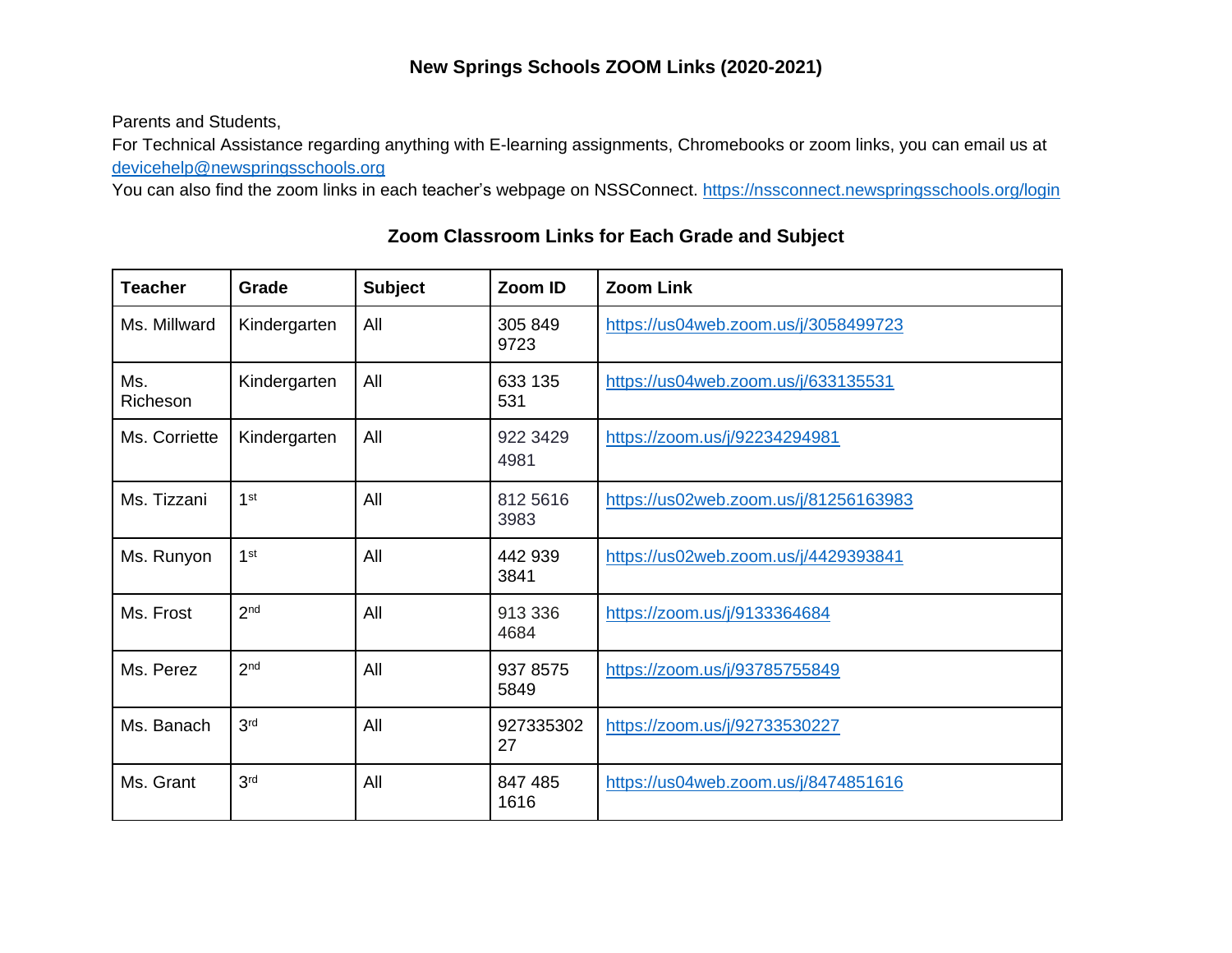## **New Springs Schools ZOOM Links (2020-2021)**

| Ms. Stewart      | 3 <sup>rd</sup>                  | All                                 | 789 534<br>2644  | https://zoom.us/j/7895342644          |
|------------------|----------------------------------|-------------------------------------|------------------|---------------------------------------|
| Ms. Love         | 4 <sup>th</sup>                  | ELA/Social<br><b>Studies</b>        | 854 1228<br>2080 | https://us02web.zoom.us/j/85412282080 |
| Mr. Tizzani      | 4 <sup>th</sup>                  | Math/Science                        | 991 6131<br>9269 | https://zoom.us/j/99161319269         |
| Mr. Howell       | 4 <sup>th</sup> /5 <sup>th</sup> | ELA/Social<br><b>Studies</b>        | 941 4176<br>1650 | https://zoom.us/j/94141761650         |
| Ms. Flores       | 4 <sup>th</sup> /5 <sup>th</sup> | Math/Science                        | 394 456<br>1679  | https://us02web.zoom.us/j/3944561679  |
| Mr. Koca         | 5 <sup>th</sup>                  | Math/Science                        | 881 8998<br>6979 | https://us02web.zoom.us/j/88189986979 |
| Ms. Kilgore      | 5 <sup>th</sup>                  | ELA/Social<br><b>Studies</b>        | 438 210<br>515   | https://us04web.zoom.us/j/438210515   |
| Ms. Dryna        | 7th/8th                          | <b>ELA</b>                          | 504 664<br>6636  | https://zoom.us/j/5046646636          |
| Ms. Colton       | 6 <sup>th</sup> /7 <sup>th</sup> | <b>ELA</b>                          | 822 582<br>221   | https://us02web.zoom.us/j/822582221   |
| Mr. Pellicano    | 7 <sup>th</sup> /8 <sup>th</sup> | Civics/World<br>History             | 836 4698<br>5215 | https://us02web.zoom.us/j/83646985215 |
| Dr. Ali          | 6 <sup>th</sup> /7 <sup>th</sup> | Math                                | 817 465<br>1290  | https://us02web.zoom.us/j/8174651290  |
| Mr.<br>Maldonado | 7 <sup>th</sup> /8 <sup>th</sup> | PreAlgebra/<br>Algebra/<br>Geometry | 929 1545<br>1802 | https://zoom.us/j/92915451802         |